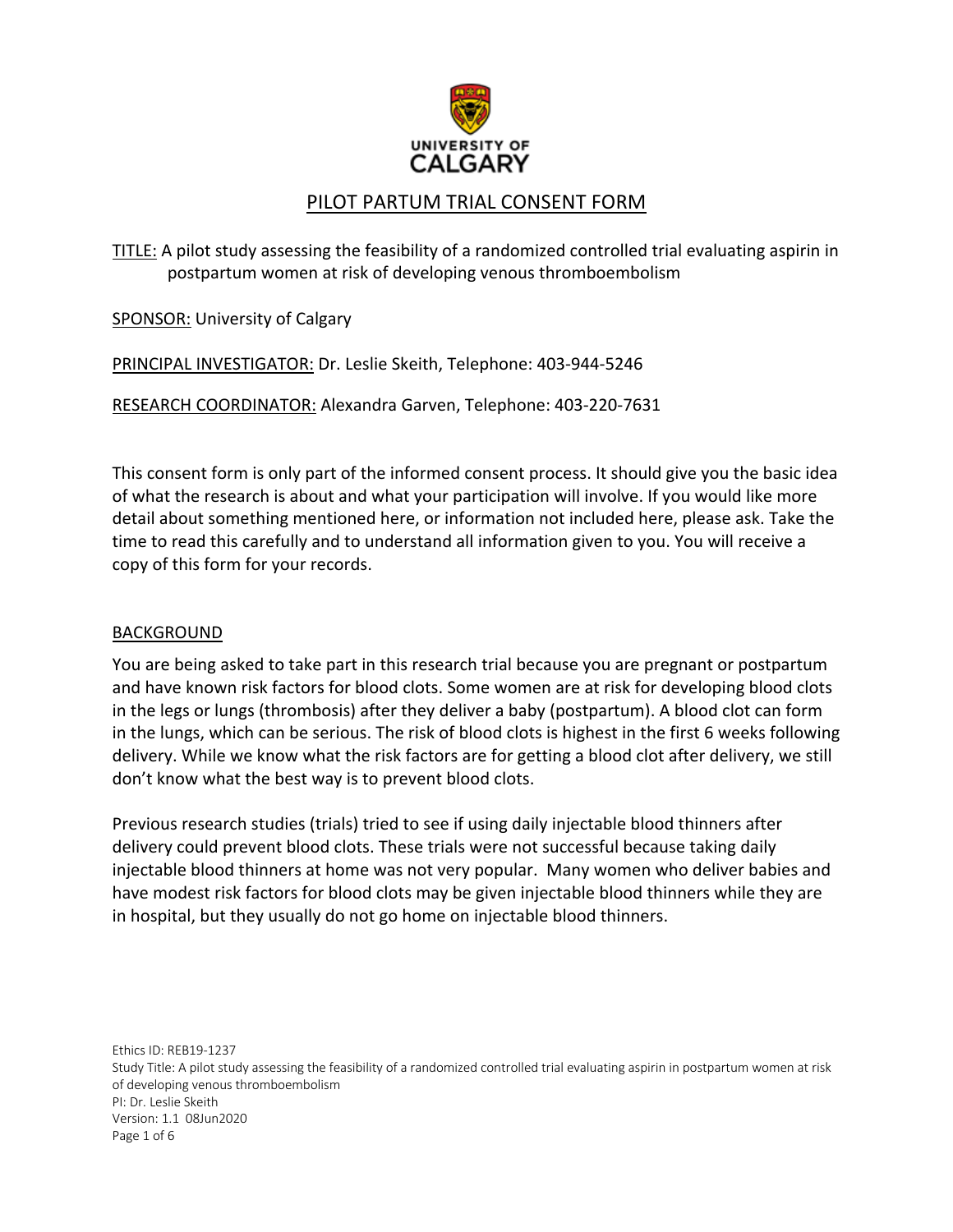The PARTUM trial asks if aspirin is a safe and effective option for preventing blood clots in women who have risk factors for blood clots after delivery. Aspirin helps to prevent blood clots in people after hip and knee surgery. It is an attractive choice after delivery because it is safe with breastfeeding. We are studying whether aspirin will help to prevent blood clots in postpartum women who have risk factors for blood clots.

### WHAT IS THE PURPOSE OF THIS PILOT TRIAL?

A pilot trial is a smaller trial that is done before a large, expensive trial. The purpose of our pilot PARTUM trial is to show that a larger international trial is possible. We will collect information about blood clots and bleeding that will be used in our larger trial. Our larger trial will be able to answer if aspirin does safely prevent blood clots in postpartum women. This will allow us to better care for postpartum women who are at risk of blood clots.

We estimate that 384 participants will be in our pilot PARTUM trial in 8 centres across Canada and Europe, with 48 participants from Calgary.

## WHAT WOULD I HAVE TO DO?

If you choose to take part, following the birth of your baby you will be given either low dose aspirin or placebo pills (sugar pills) to take every day for 6 weeks. Before you leave the hospital, we will give you a bottle of the study medication (aspirin or placebo). No blood work or imaging tests are needed for this trial.

If your doctor thinks you are at a high risk for developing blood clots and they recommend that you go home on injectable blood thinners, or you need aspirin for other reasons, then you will not be eligible to participate in this trial.

Neither you nor your doctor will know what treatment you receive (double blinded). A computer system is used to randomly put each participant into either the aspirin or placebo group. The doctors and research team do not get to choose or know which medication you will be given. You will not know if you are taking aspirin or placebo. If an emergency arises and your doctor needs the information, they will be able to know if you have been given aspirin or placebo.

After 6 weeks of taking the medication every day, we will see you at a visit. You have the option of this doing visit in person, over the telephone or by a video call. The questions will be about symptoms of blood clots, bleeding and possible side effects, and will take 15 minutes or less to answer. We will ask you similar questions at 3 months by a telephone call. We are available

Ethics ID: REB19-1237 Study Title: A pilot study assessing the feasibility of a randomized controlled trial evaluating aspirin in postpartum women at risk of developing venous thromboembolism PI: Dr. Leslie Skeith Version: 1.1 08Jun2020 Page 2 of 6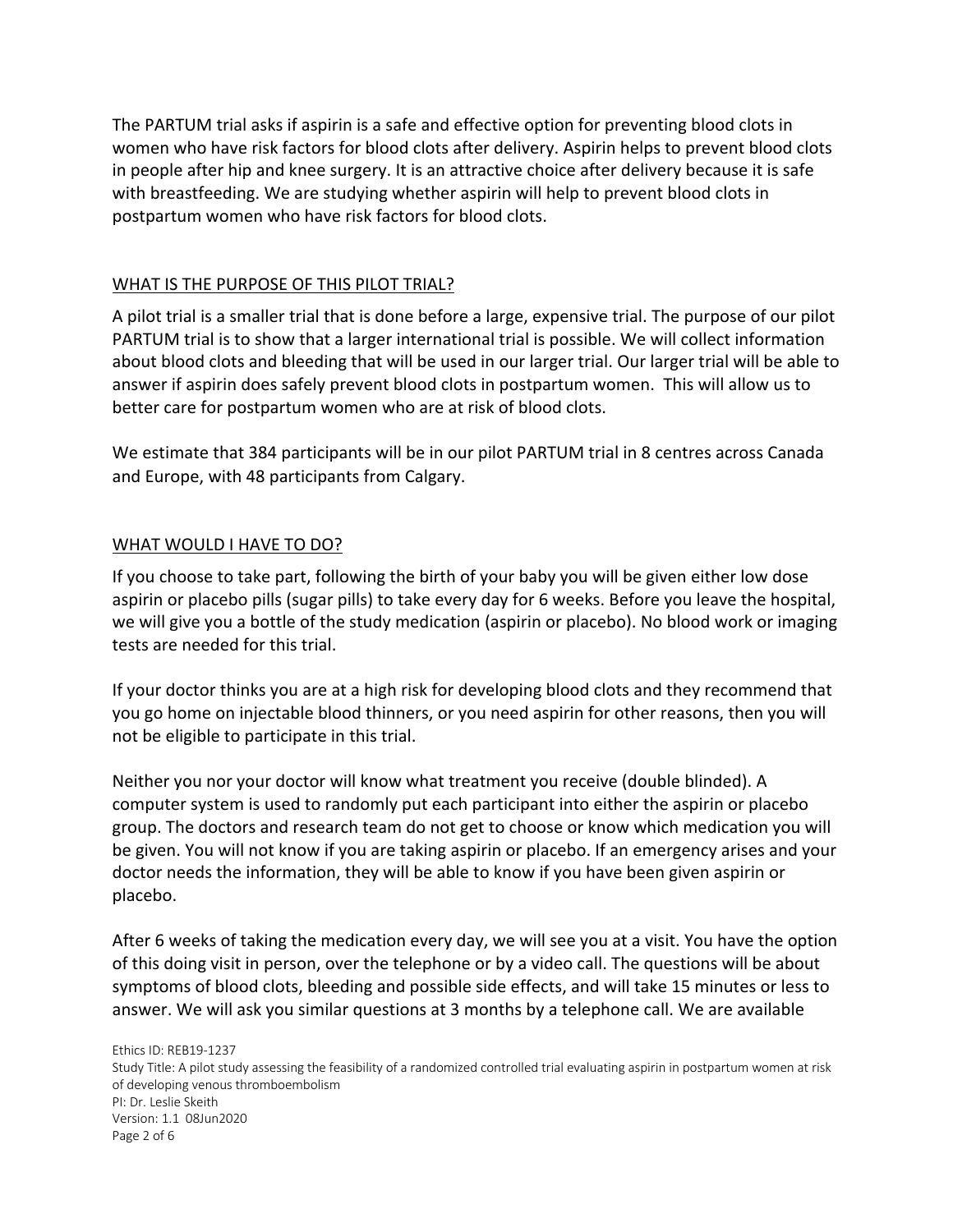over the telephone or in person if you have any questions or new symptoms that come up any time within the 3-month trial duration.

We will provide you with a drug diary to record taking the study drug daily and any NSAID (nonsteroidal anti-inflammatory drug) use. At the 6-week visit we will ask for your dairy and your study drug bottle to be returned. The 6-week visit may be in person or alternatively may be completed by phone or video call. If you chose to complete the 6-week visit by phone or video call, then we will provide you with a pre-paid envelope to mail the empty study drug bottle back.

## WHAT ARE THE RISKS?

Low dose aspirin is well tolerated. Side effects of aspirin at low doses include nausea, stomach upset and a small increased risk of bruising or bleeding, including gastrointestinal (stomach and intestines) bleeding. There is the potential that aspirin could make your lochia (vaginal bleeding after birth) heavier. Aspirin can trigger asthma, bronchospasm (tightening of the muscles that line the airways) or allergic reactions, especially in those already at risk (people who have asthma, hay fever, nasal polyps or chronic lung disease). You may not benefit from the medication so you could be at a small risk of developing a blood clot.

There is a risk of a privacy or confidentiality breach, but we will take every precaution to protect your personal information. We will only collect and use the minimal amount of information needed to answer our research questions.

#### ARE THERE ANY RISKS WITH BREAST FEEDING?

Expert guidelines recommend that low doses of aspirin can safely be taken daily during breastfeeding, but that higher doses of aspirin should be avoided. Your study medication will either be a low dose of aspirin (81 mg) or placebo (sugar pill) and we recommend taking only one pill of the study medication a day. Low dose aspirin is safe to babies who are being breastfed.

In a research trial of women who took low dose aspirin (81 mg) daily, there was no aspirin detected in breast milk. Only a small amount of the break-down products of aspirin was detected in breast milk and that amount was below the level considered safe for breastfed infants. In a research trial of postpartum women who were taking low doses of aspirin, there were no negative effects seen in their breastfed babies.

Ethics ID: REB19-1237 Study Title: A pilot study assessing the feasibility of a randomized controlled trial evaluating aspirin in postpartum women at risk of developing venous thromboembolism PI: Dr. Leslie Skeith Version: 1.1 08Jun2020 Page 3 of 6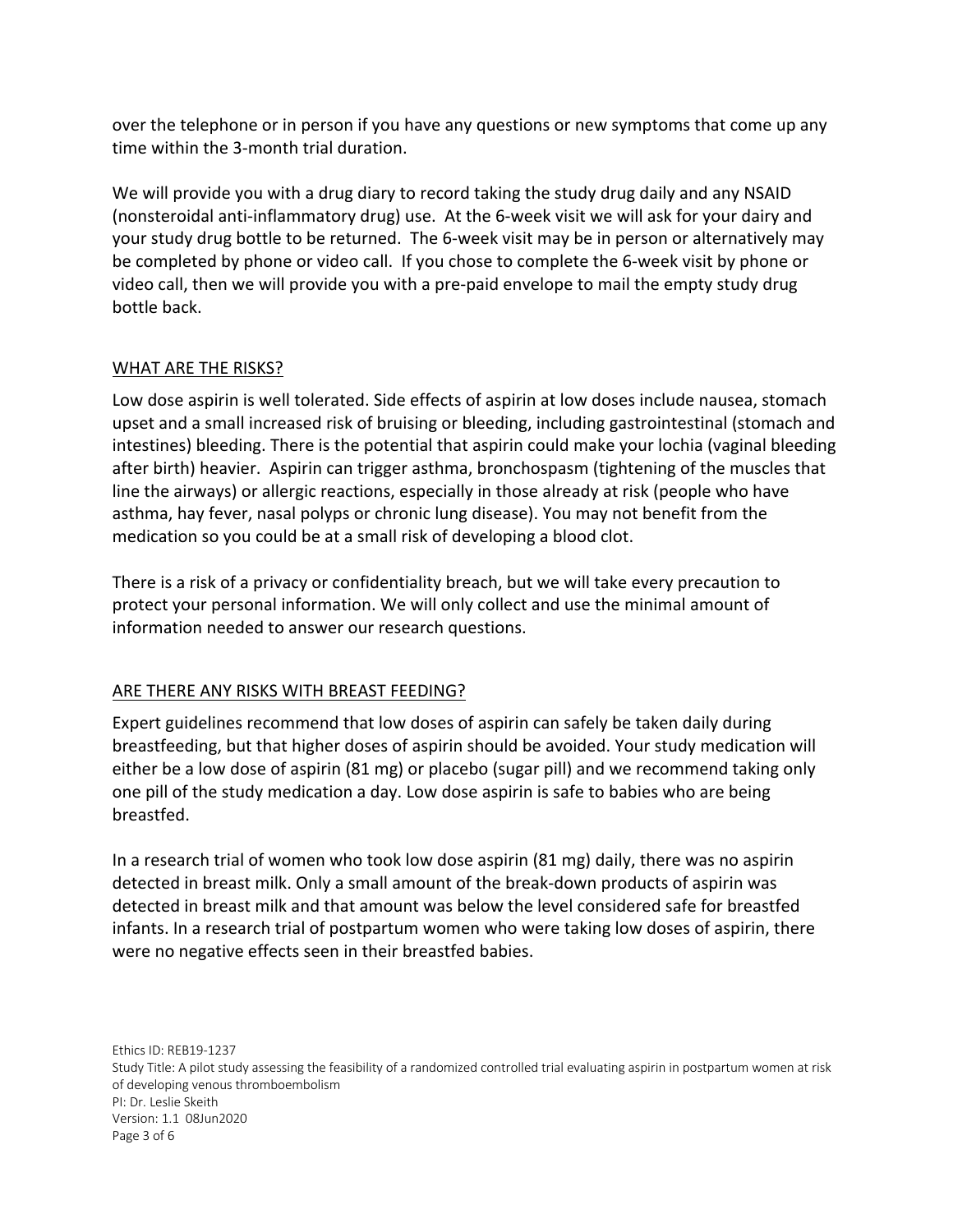#### WILL I BENEFIT IF I TAKE PART?

If you agree to take part in this trial there may or may not be a direct benefit to you. Your chance of developing a blood clot after delivery of your baby may improve during the trial but there is no guarantee that this research will help you. The information we get from this trial may help us to provide better treatments in the future for women at risk of blood clots after delivering a baby.

If you decide to take part in this trial you will be given information to help you be aware of the signs and symptoms of a blood clot. This information as well as discussions with the research team could help you to detect potential blood clots. You will be given contact information for the research team so that you can reach out at any time to ask questions. The research team and doctors are available to discuss any concerns or symptoms you are experiencing.

## DO I HAVE TO TAKE PART?

Your participation in this trial is voluntary. The alternative to this trial is not to take part. There is currently no standard or approved treatment available, however you can talk to your doctor about two different options available. The options include going home on no preventative medication for blood clots or on injectable blood thinners.

It will not affect your medical care if you decide not to be in this trial, or to be in the trial now, and then change your mind later. If your health changes, then your doctor may also withdraw you from the trial at any time.

If you withdraw your consent, the research team will no longer collect your personal or health information.

If new information becomes available that might affect your participation in the trial, then you will be informed as soon as possible.

## WILL I BE PAID FOR PARTICIPATING, OR DO I HAVE TO PAY FOR ANYTHING?

You will not receive any money for participating in the trial. We will reimburse you for your parking at the 6-week trial visit, if you choose to attend this visit in person.

#### WILL MY RECORDS BE KEPT PRIVATE?

We will protect your confidentiality.

Ethics ID: REB19-1237 Study Title: A pilot study assessing the feasibility of a randomized controlled trial evaluating aspirin in postpartum women at risk of developing venous thromboembolism PI: Dr. Leslie Skeith Version: 1.1 08Jun2020 Page 4 of 6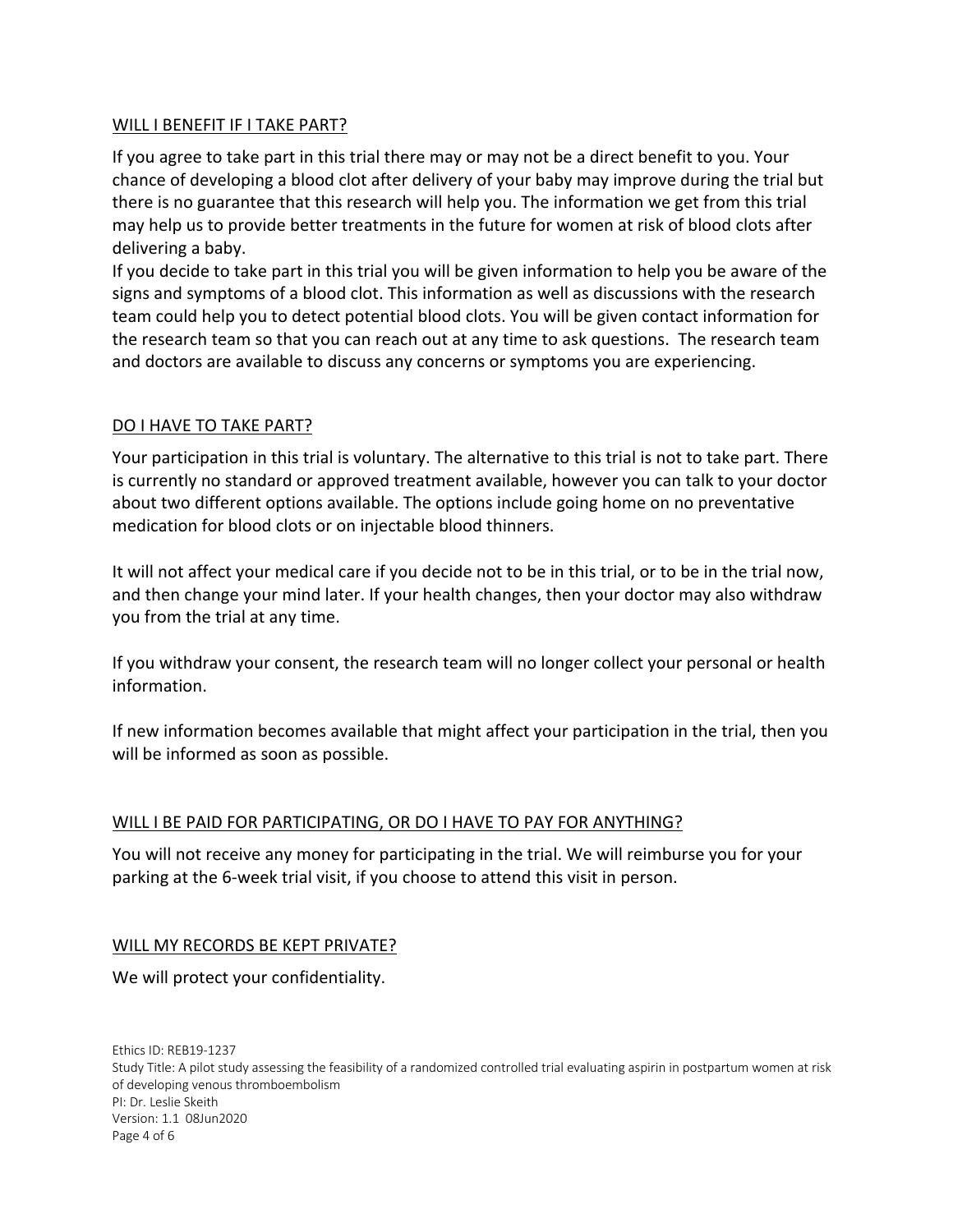- All information collected during your participation in this trial will be given a unique trial number, and will not contain information that identifies you, such as your name, address, etc.
- The link between your unique trial number and your name and contact information will be stored securely and separate from your trial records and will not leave an Alberta Health Services facility.
- Any documents leaving an Alberta Health Services facility will contain only your unique trial number. This includes publications or presentations resulting from this trial.
- Information that identifies you will be released only if it is required by law.
- Research records will be kept for 25 years by law, after this time they will be destroyed.

If you agree to join this trial, we may need to access your personal health records. Any personal health information that we get from these records will be only what is needed for the trial. This may include accessing records with Alberta Health Services, Alberta Health and/or your electronic health record in Netcare, the provincial electronic health record system.

A description of this clinical trial will be available on www.clinicaltrials.gov. This website will not include information that can identify you. At most, the website will include a summary of the results. You can search this website at any time.

Authorized representatives from the University of Calgary, the Conjoint Health Research Ethics Board and Health Canada may look at your medical records that include your personal information for quality assurance purposes.

Data collected during your time in this research trial will have your personal information removed. This data will be held in a database for future use for the larger PARTUM research trial. Any future use of this research data is required to undergo review by a Research Ethics Board.

## IF I SUFFER A RESEARCH-RELATED INJURY, WILL I BE COMPENSATED?

In the event that you suffer injury as a result of taking part in this trial, no compensation will be provided to you by the University of Calgary, Alberta Health Services or the Researchers. You still have all your legal rights. Nothing in this consent form changes your right to seek damages.

Ethics ID: REB19-1237 Study Title: A pilot study assessing the feasibility of a randomized controlled trial evaluating aspirin in postpartum women at risk of developing venous thromboembolism PI: Dr. Leslie Skeith Version: 1.1 08Jun2020 Page 5 of 6